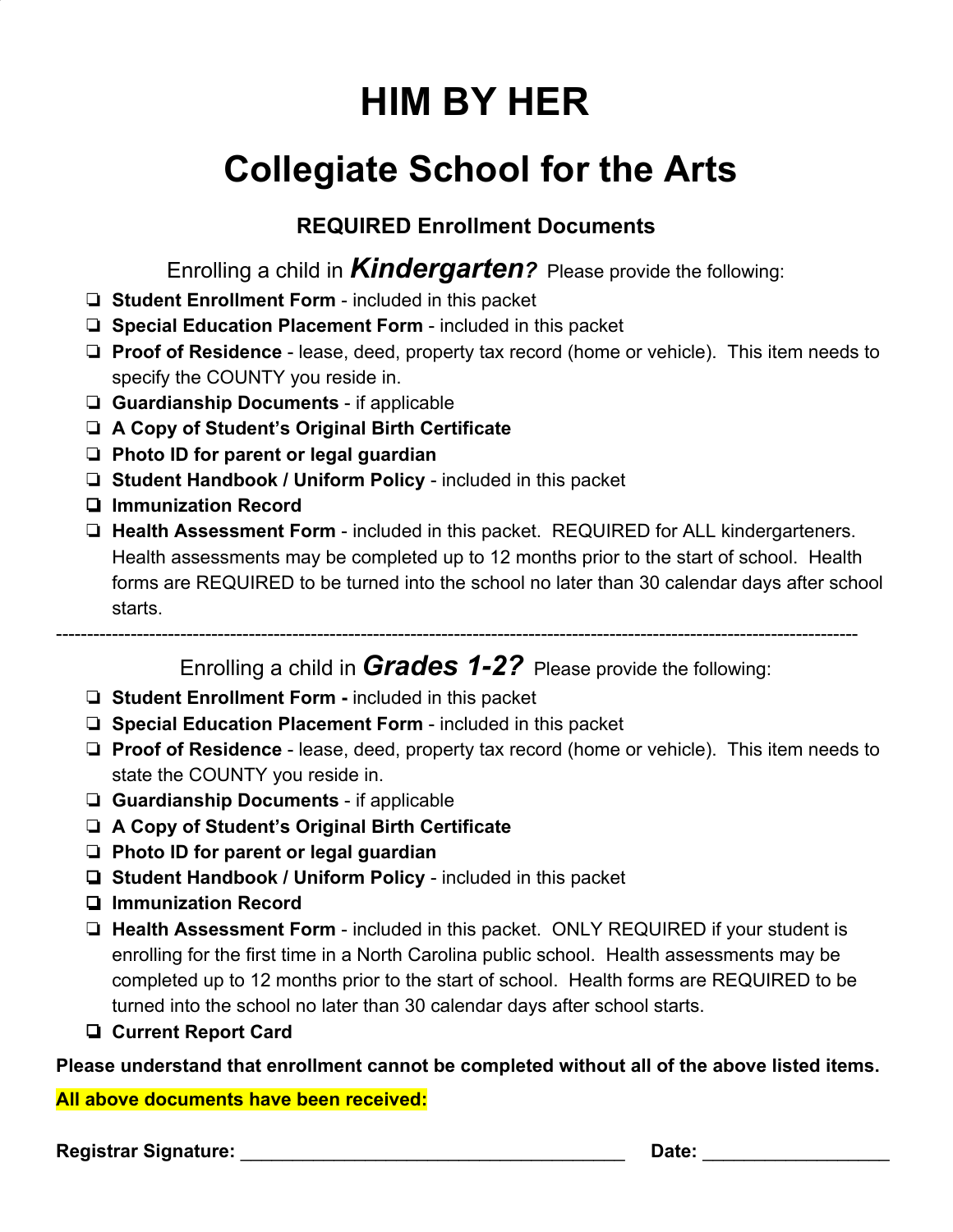### **Collegiate School for the Arts**

### **Student Enrollment Form**

### *Student Information*

|                                                                                                                                                                                                                                                                                            | Student's Legal Last Name Student's Legal First Name                                    |              | <b>Student's Middle Name</b>                    |
|--------------------------------------------------------------------------------------------------------------------------------------------------------------------------------------------------------------------------------------------------------------------------------------------|-----------------------------------------------------------------------------------------|--------------|-------------------------------------------------|
| <b>Address</b>                                                                                                                                                                                                                                                                             | City                                                                                    | <b>State</b> | <b>Zip Code</b>                                 |
| Date of Birth (mm/dd/yyyy)                                                                                                                                                                                                                                                                 | Gender                                                                                  |              | <b>Enrolling Grade</b>                          |
| <b>Primary Phone Number</b>                                                                                                                                                                                                                                                                |                                                                                         |              |                                                 |
| <b>Student's Country of Birth</b>                                                                                                                                                                                                                                                          |                                                                                         |              | When did the student first enter a U.S. school? |
| What language is spoken at home?                                                                                                                                                                                                                                                           | What language is most used by the student?                                              |              |                                                 |
| <b>Ethnicity (check one)</b><br>$\Box$ Hispanic<br><b>Non Hispanic</b><br>Ч.<br>Race (check one or more)<br>American Indian / Alaskan Native<br>$\Box$ Asian<br><b>El Black / African American</b><br>Native Hawaiian / Pacific Islander<br><b>Q</b> White<br><b>Last School Attended:</b> |                                                                                         |              |                                                 |
| <b>School Name</b>                                                                                                                                                                                                                                                                         | City / State                                                                            |              | <b>Phone Number</b>                             |
|                                                                                                                                                                                                                                                                                            | Has your student ever been retained? ________________ If yes, which grade? ____________ |              |                                                 |
|                                                                                                                                                                                                                                                                                            | Did your student attend a Head Start Program? ___________                               |              |                                                 |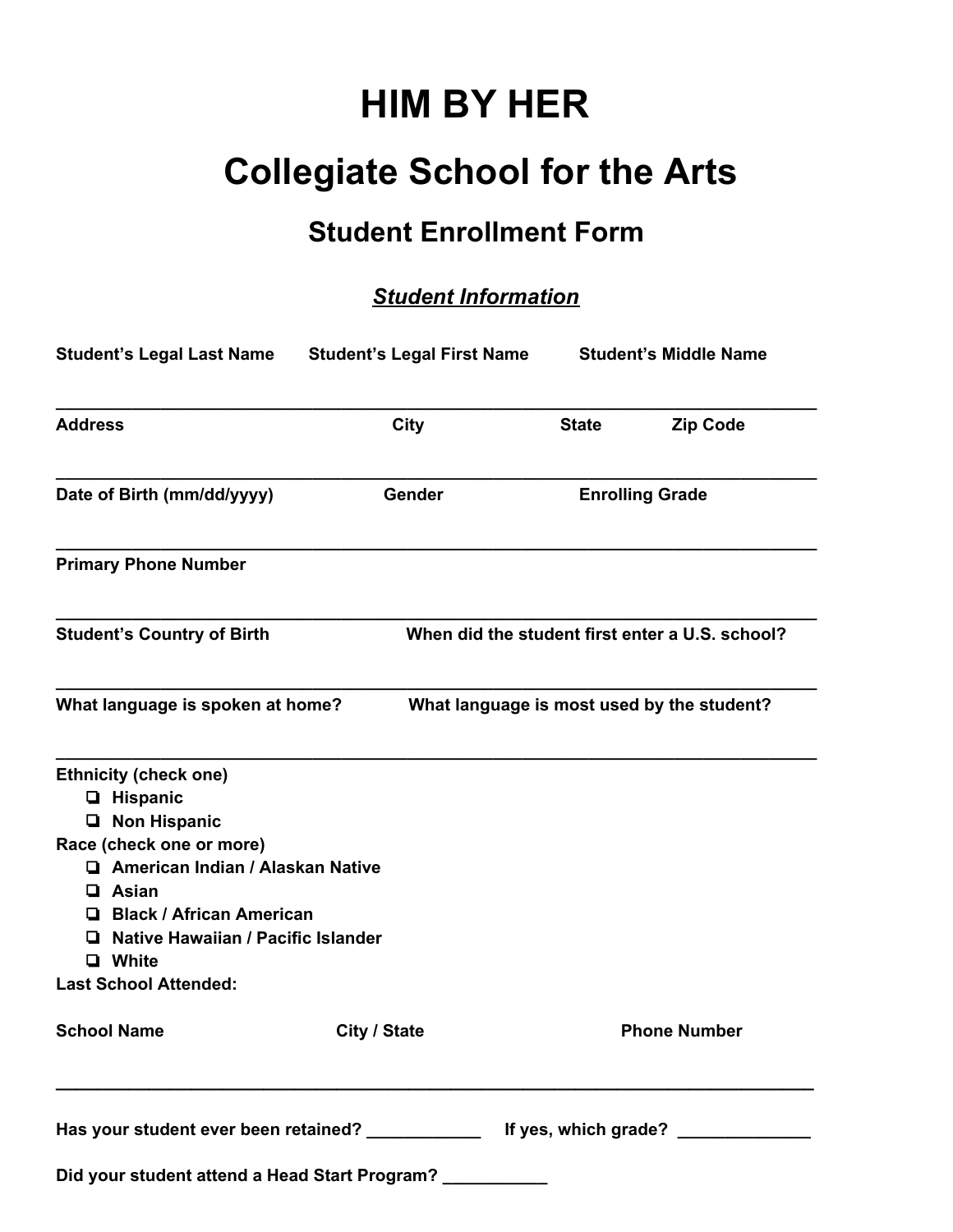### *Family Information*

| <b>Father's Last Name:</b>                       | <b>Father's First Name:</b>                                          | Deceased: Y or N                                                                                                                                                                                                              |
|--------------------------------------------------|----------------------------------------------------------------------|-------------------------------------------------------------------------------------------------------------------------------------------------------------------------------------------------------------------------------|
| Living with student?                             |                                                                      | Y/N (if no, please list address below)                                                                                                                                                                                        |
| <b>Primary Phone Number</b>                      | <b>Additional Phone Number(s)</b>                                    | <b>Email Address</b>                                                                                                                                                                                                          |
| Authorized to pick up student from school? Y/N   | Custody of student? Y/N (may be required to provide court documents) |                                                                                                                                                                                                                               |
| <b>Mother's Last Name</b>                        | <b>Mother's First Name</b>                                           | Deceased: Y or N                                                                                                                                                                                                              |
| Living with student?                             | Y/N (if no, please list address below)                               |                                                                                                                                                                                                                               |
| <b>Primary Phone Number</b>                      | <b>Additional Phone Number(s)</b>                                    | <b>Email Address</b>                                                                                                                                                                                                          |
| Authorized to pick up student from school? Y/N   | Custody of student? Y/N (may be required to provide court documents) |                                                                                                                                                                                                                               |
| <b>Stepparent/Guardian Last Name</b>             | <b>Stepparent/Guardian First Name</b>                                | Deceased: Y or N                                                                                                                                                                                                              |
| Living with student?                             | Y/N (if no, please list address below)                               |                                                                                                                                                                                                                               |
| <b>Primary Phone Number</b>                      | <b>Additional Phone Number(s)</b>                                    | <b>Email Address</b>                                                                                                                                                                                                          |
| Authorized to pick up student from school? Y/N   | Custody of student? Y/N (may be required to provide court documents) |                                                                                                                                                                                                                               |
| Other children in the family enrolled at HBHCSA: |                                                                      |                                                                                                                                                                                                                               |
|                                                  |                                                                      | Grade: Canadian Control of the Control of the Control of the Control of the Control of the Control of the Control of the Control of the Control of the Control of the Control of the Control of the Control of the Control of |
|                                                  |                                                                      | Grade: __________                                                                                                                                                                                                             |
|                                                  |                                                                      | Grade: _________                                                                                                                                                                                                              |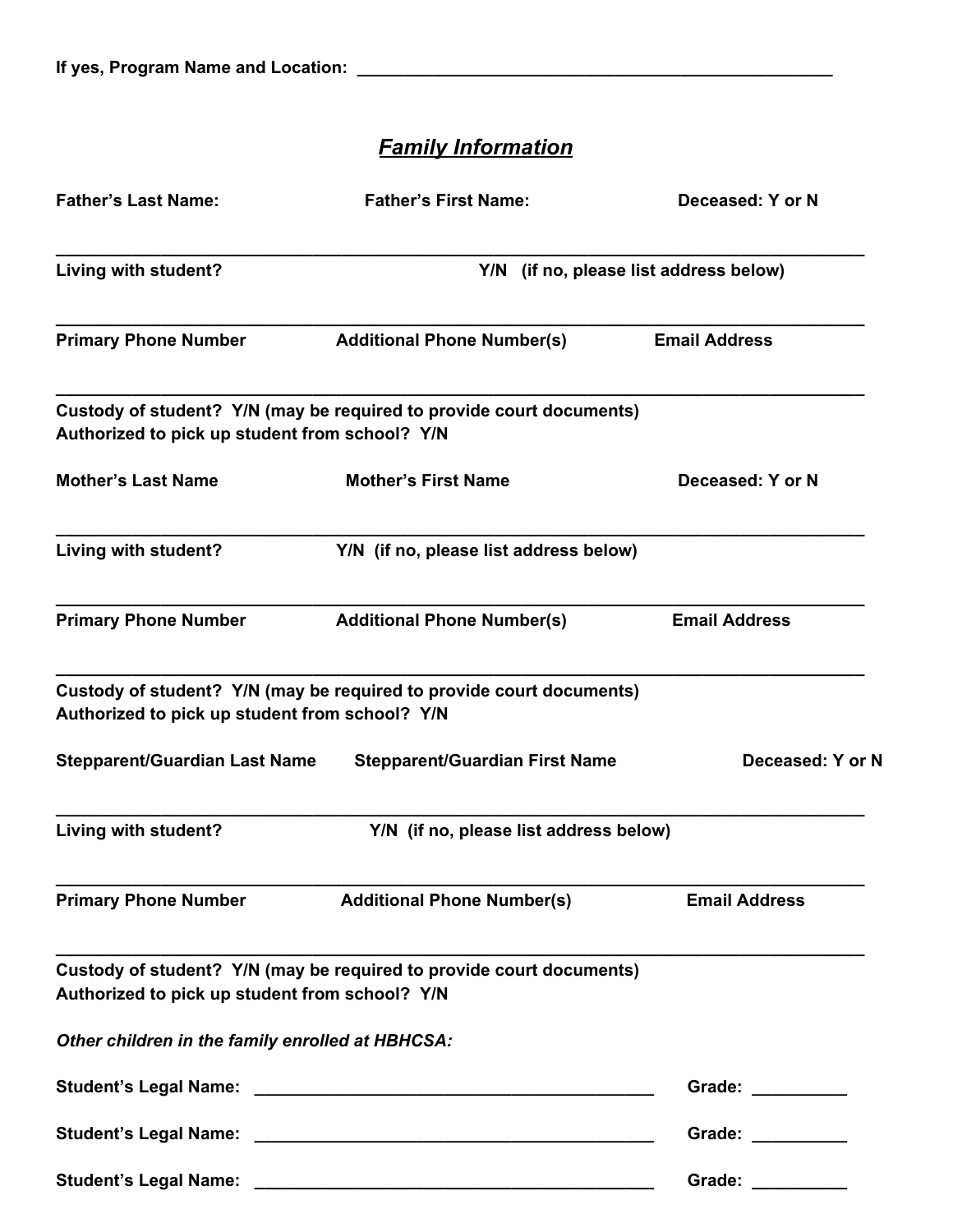### **Health Information**

**List pertinent health or medical information and instructions:**

<u> 1980 - Johann Barn, mars ann an t-Amhain Aonaich an t-Aonaich an t-Aonaich ann an t-Aonaich ann an t-Aonaich</u>

|                  | Immunization Records Provided   Yes   No                                                  |                                                                                                   |
|------------------|-------------------------------------------------------------------------------------------|---------------------------------------------------------------------------------------------------|
| from school.     | If no, Indiana law requires Certificate of Immunization on the first day of school entry. | Parents/Guardians have 30 calendar days to provide documentation or the student shall be excluded |
|                  | <b>Home Language Survey (required)</b>                                                    |                                                                                                   |
|                  |                                                                                           |                                                                                                   |
|                  | When did the student first enter a U.S. School?                                           |                                                                                                   |
|                  |                                                                                           |                                                                                                   |
|                  |                                                                                           |                                                                                                   |
|                  |                                                                                           |                                                                                                   |
|                  | <b>Emergency Contacts (other than parent /guardian)</b>                                   |                                                                                                   |
| <b>Last Name</b> | <b>First Name</b>                                                                         | <b>Relationship to student</b>                                                                    |
|                  | <b>Primary Phone Number/Additional Phone Number</b>                                       | Permission to pick up student?                                                                    |
| <b>Last Name</b> | <b>First Name</b>                                                                         | <b>Relationship to student</b>                                                                    |
|                  | <b>Primary Phone Number/Additional Phone Number</b>                                       | Permission to pick up student?                                                                    |
|                  |                                                                                           |                                                                                                   |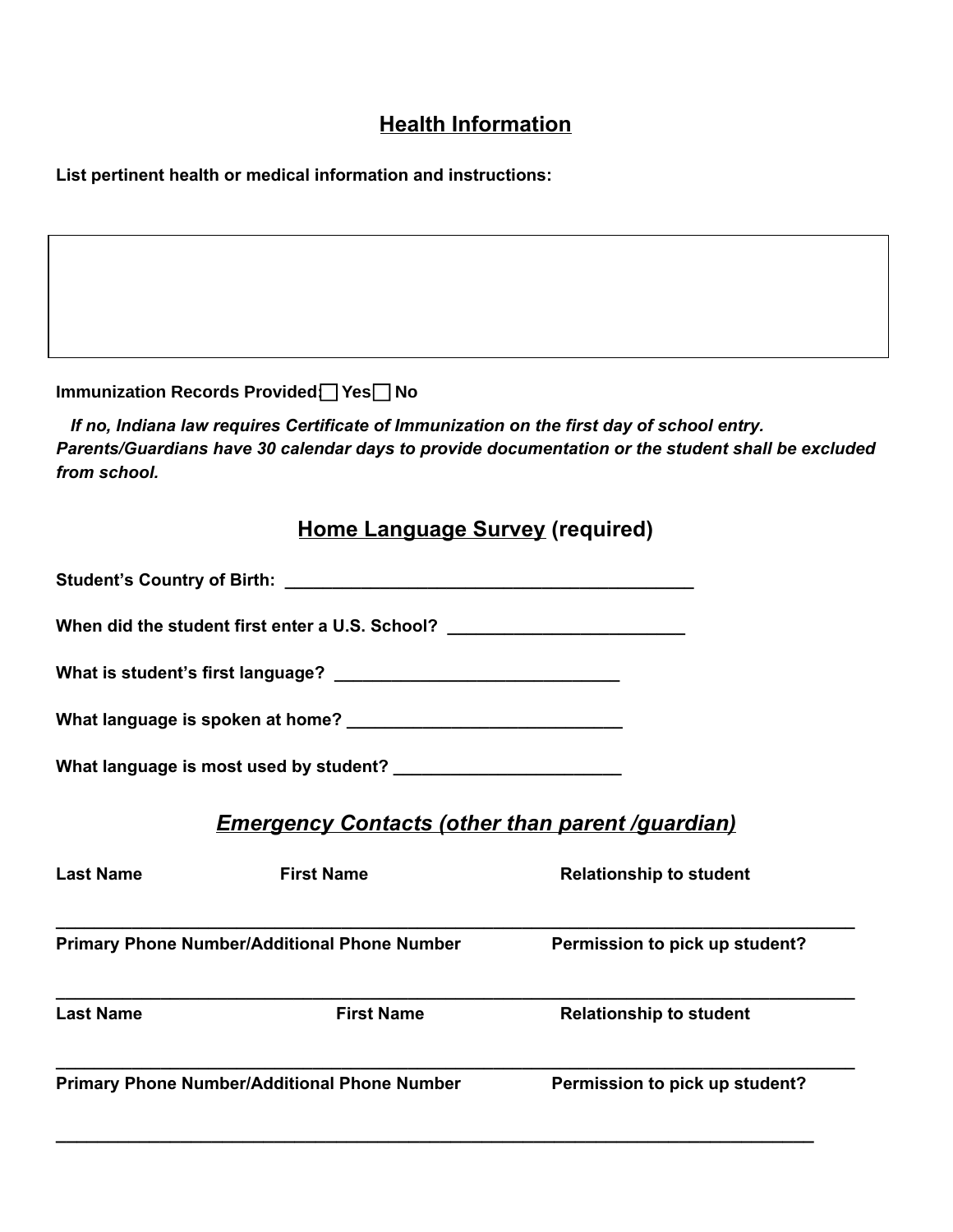# **HIM BY HER Collegiate School for the Arts**

#### **Special Education Placement or Other Formal Education Plans**

| <b>Student's Full Name:</b>                                                                                                                                                |
|----------------------------------------------------------------------------------------------------------------------------------------------------------------------------|
| $\text{YES}$ NO $\Rightarrow$ Student has received Special Education Services (Exceptional Children)<br>in the past AND student has an IEP (Individualized Education Plan) |
| YES $NO \rightarrow$ Student has a Section 504 Plan                                                                                                                        |
| $\text{PES}$ NO $\Rightarrow$ Student has received ESL (English as a Second Language) services                                                                             |

**If "YES" to any of the above, complete information below:**

| Phone: ________________________ |
|---------------------------------|
|                                 |

**Parent Name: \_\_\_\_\_\_\_\_\_\_\_\_\_\_\_\_\_\_\_\_\_\_\_\_\_\_\_\_\_\_\_\_\_\_\_\_\_\_\_\_\_\_\_\_\_\_\_\_\_\_\_\_\_\_\_\_\_\_\_\_\_\_\_\_\_\_\_**

 $\Gamma$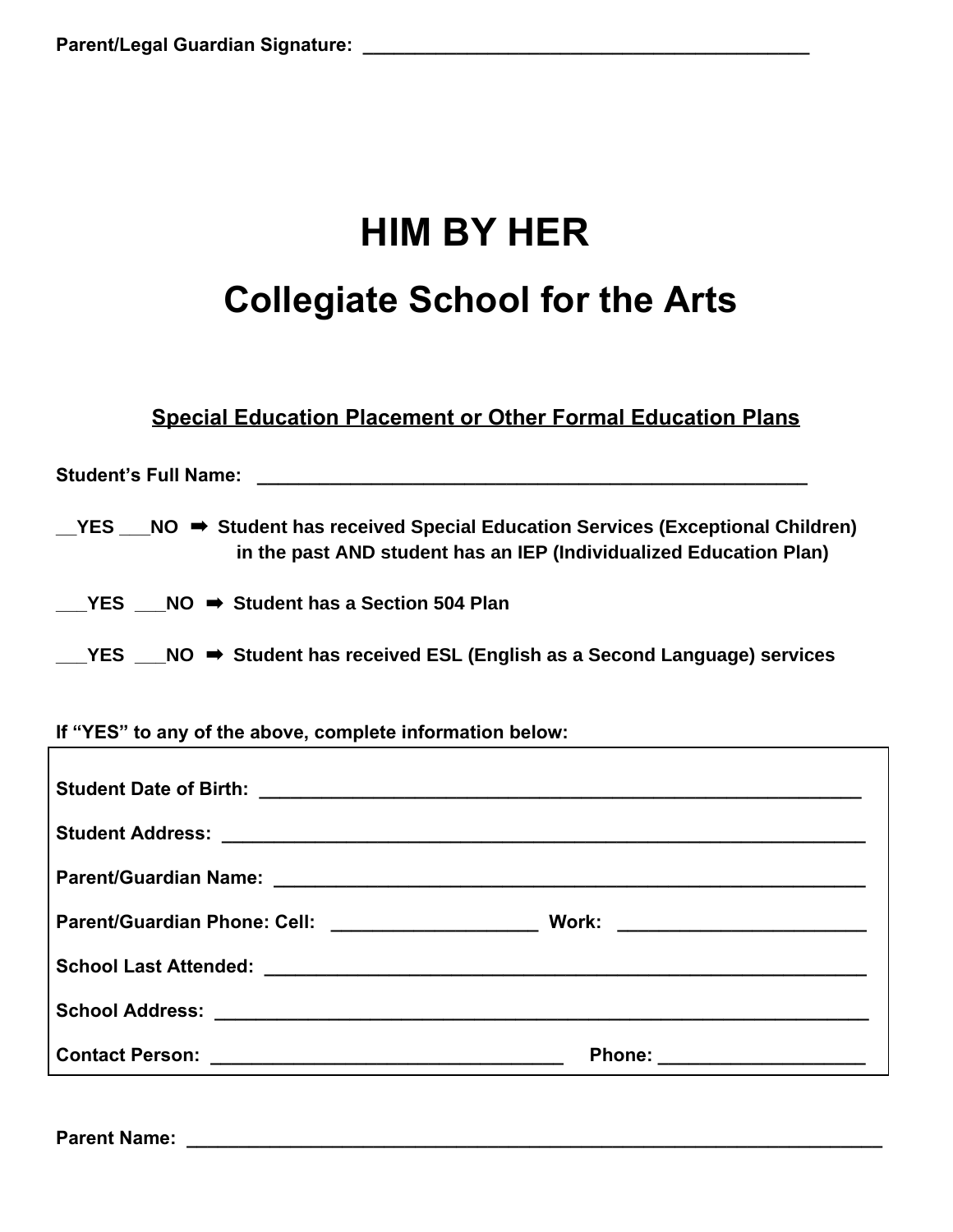## **Collegiate School for the Arts**

| Name                                                                                                                                                                                                                                                                                                                      |                |                                                                                          |          |
|---------------------------------------------------------------------------------------------------------------------------------------------------------------------------------------------------------------------------------------------------------------------------------------------------------------------------|----------------|------------------------------------------------------------------------------------------|----------|
|                                                                                                                                                                                                                                                                                                                           |                |                                                                                          |          |
| <b>Suspension and Expulsion</b><br>Please check the appropriate box                                                                                                                                                                                                                                                       |                |                                                                                          |          |
| IS NOT currently suspended or expelled from any school and does not have a pending suspension or<br>expulsion                                                                                                                                                                                                             |                |                                                                                          |          |
| Has been recommended for long term (more than 10 days) suspension or expulsion from                                                                                                                                                                                                                                       |                |                                                                                          |          |
|                                                                                                                                                                                                                                                                                                                           |                |                                                                                          | (school) |
| Explain<br>offense(s)                                                                                                                                                                                                                                                                                                     |                |                                                                                          |          |
|                                                                                                                                                                                                                                                                                                                           |                |                                                                                          |          |
| Has had a long term suspension or expulsion                                                                                                                                                                                                                                                                               |                |                                                                                          |          |
|                                                                                                                                                                                                                                                                                                                           | The HBHCSA Way |                                                                                          |          |
| Him By Her Collegiate School for the Arts has set forth expectations to ensure students success.<br>These include: Responsibility, Respect, Safety, and Resourcefulness. This is the xxxxx Way.<br>Parents and Students must read and adhere to the Student Handbook. The handbook can be found on the<br>school website. |                |                                                                                          |          |
| Handbook.<br>(please initial)                                                                                                                                                                                                                                                                                             |                | I have read and agree to follow the guidelines and expectations set forth in the Student |          |
|                                                                                                                                                                                                                                                                                                                           |                | understand that students enrolled at HBHCSA must wear a school uniform and adhere to all |          |

uniform guidelines including using approved vendors. (please initial)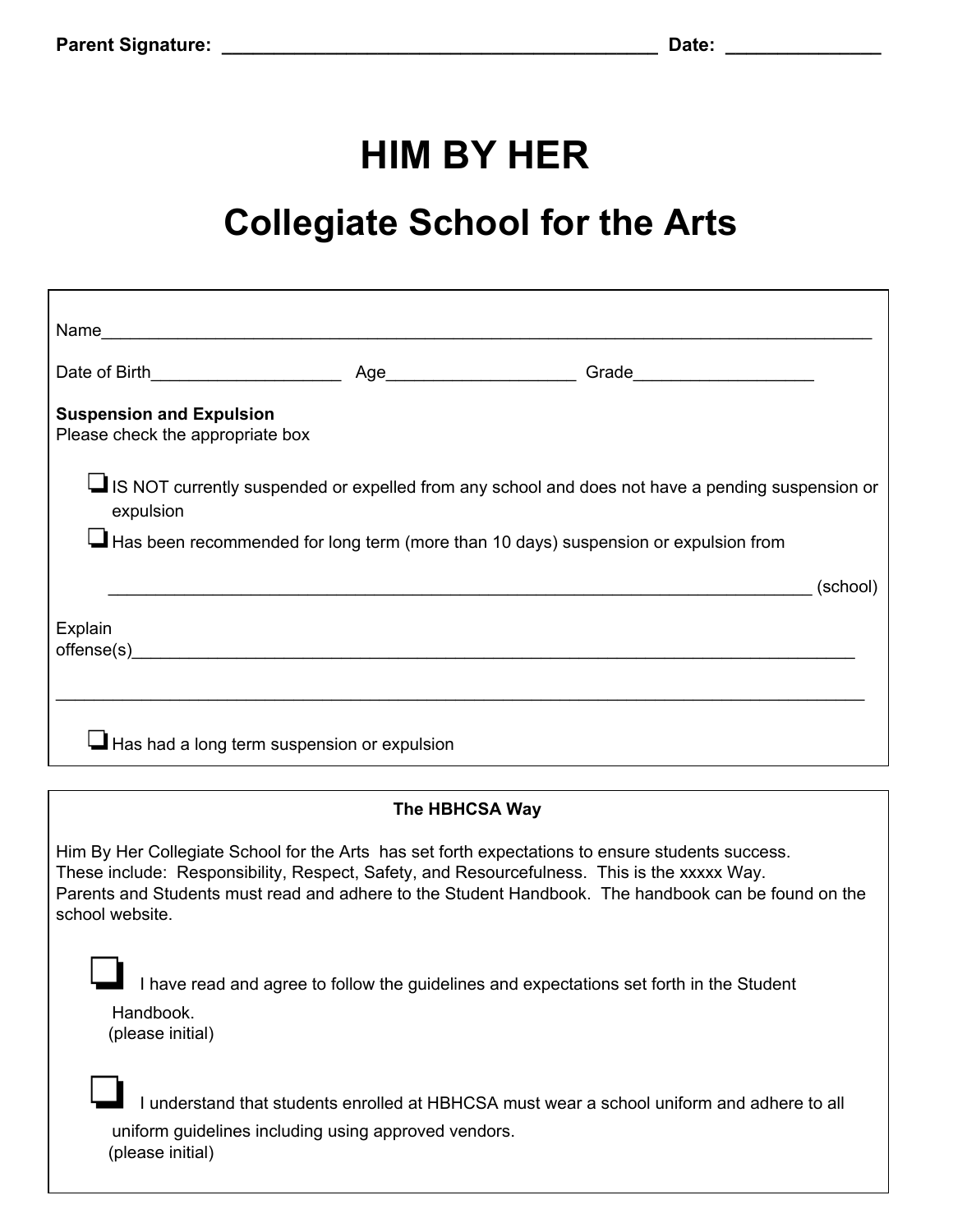I, Lettermonic the subset of the state of the state of the above information in the above information in the above information is true and accurate. I understand that failure to provide accurate information may result in forfeiture of acceptance.

Parent/Guardian Signature

\_\_\_\_\_\_\_\_\_\_\_\_\_\_\_\_\_\_\_\_\_\_\_\_\_\_\_\_\_\_\_\_\_\_\_\_\_\_\_\_\_\_

### **We are a Uniform School**

**HBHCSA wants to make sure that all students are in proper uniform attire every day and ready to learn. We have made some improvements with new vendor relationships and have done everything we can to make sure that all families have the ability to purchase the required uniforms locally and online. If your children are NOT in uniform, they will be sent to the office for you to bring them their clothing.**

**Students may wear……..**

- **Navy Blue, Red or White-collared shirts.**
- **Solid khaki or black pants, shorts, or skorts of uniform style material.**
- **Closed-toe shoes that fully cover the toes and the back of the heel. Tennis shoes/sneakers must be worn on PE days.**
- **Outerwear and sweaters that are worn indoors must be solid colors in the same school colors.**

#### **DRESS CODE GUIDELINES**

**● Hats, hoods, or any covering on head must be removed when inside any building unless for religious reasons discussed with the Principal.**

- **No bandanas.**
- **No hoodies.**
- **No slides, sandals, heels or crocs.**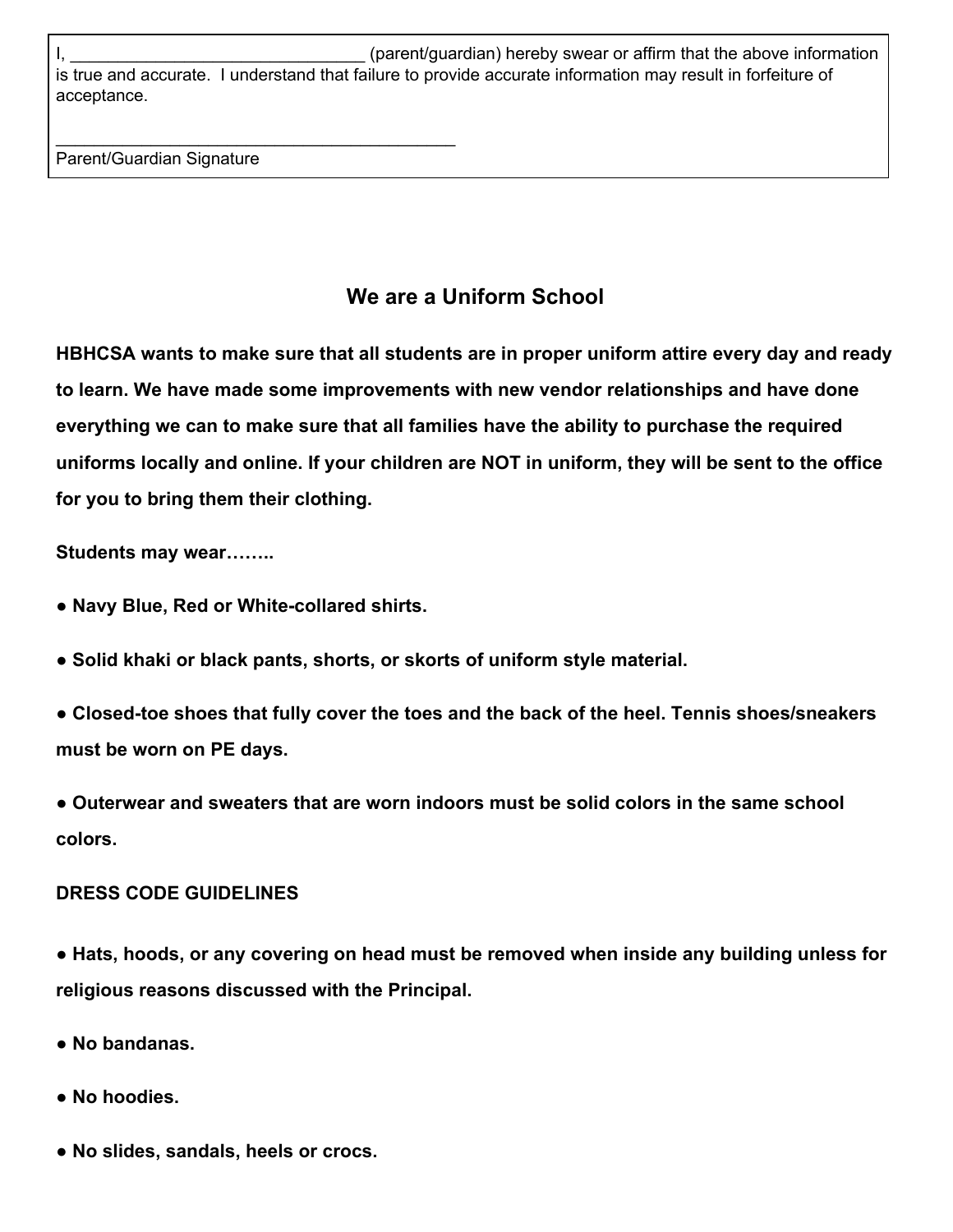**● Pants and shorts must be secured at the waistline, not sagging and/or revealing anything underneath.**

- **Clothing must be free of rips and holes.**
- **Shorts and skorts, must be an appropriate length for school.**

**● Leggings and clothing similar to leggings may be worn only under shorts or skorts. Leggings must be solid white or black.**

**● Shorts, skorts, and pants must be of uniform style material. No yoga pants, athletic wear, warm-up pants, leggings as pants, sweats, running style shorts, nylon or denim.**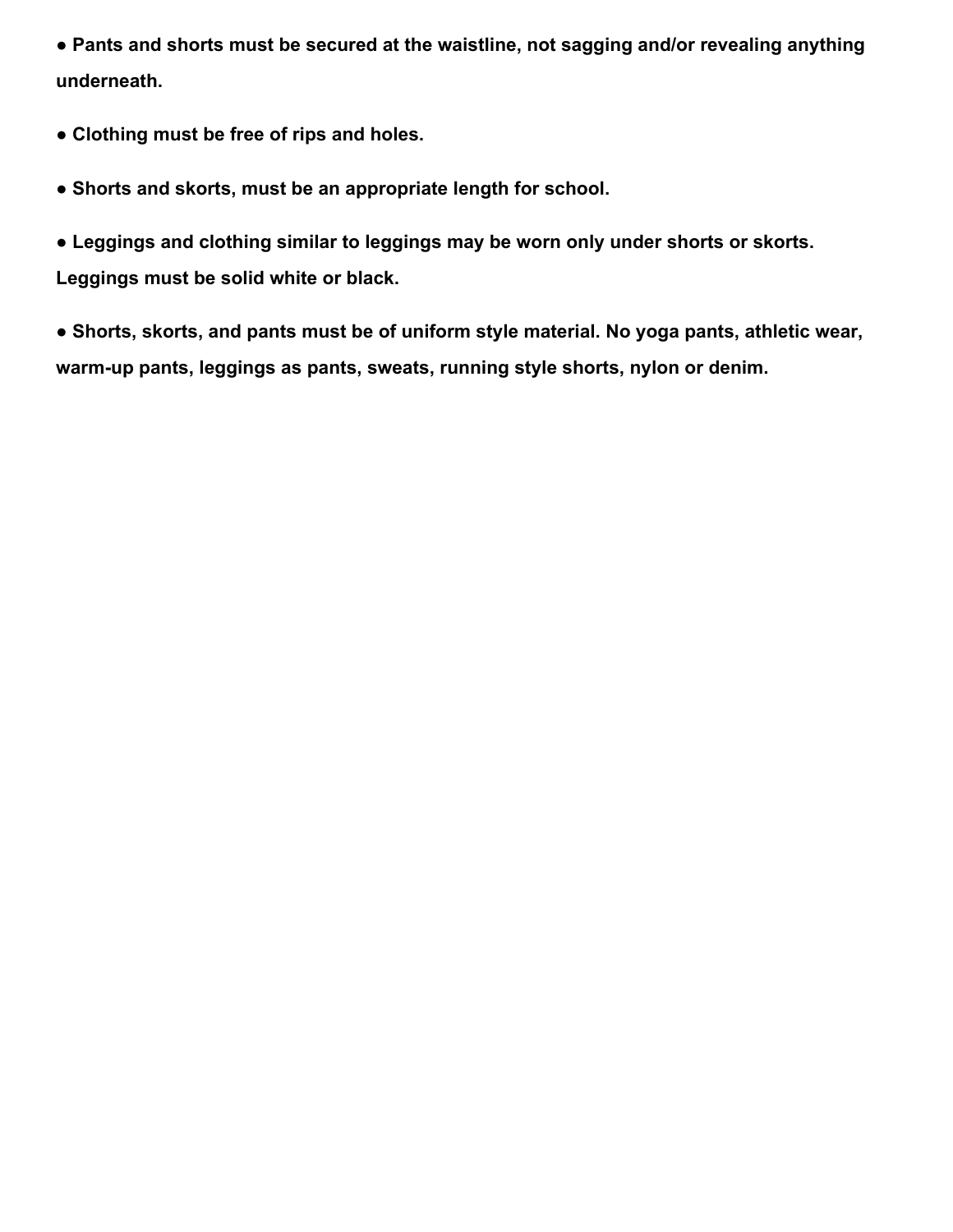# **HIM BY HER Collegiate School for the Arts**

### STUDENT RESIDENCY QUESTIONNAIRE

Complete this form regarding student residency*/*domicile. This questionnaire is intended to address the McKinney-Vento Act 42 U.S.C.11435. The answers to this information help determine the services the student may be eligible to receive.

#### **PART 1:**

| Sex                                                                                               |
|---------------------------------------------------------------------------------------------------|
| 1. Is your current address a temporary living arrangement?                                        |
| $No \ \_$                                                                                         |
| If you answered <b>NO</b> to this question, you may stop here.                                    |
| 2. Is this temporary living arrangement due to loss of housing or economic hardship?<br>$No \_\_$ |
| If you answered YES to Questions 1 and 2, please complete the remainder of this form.             |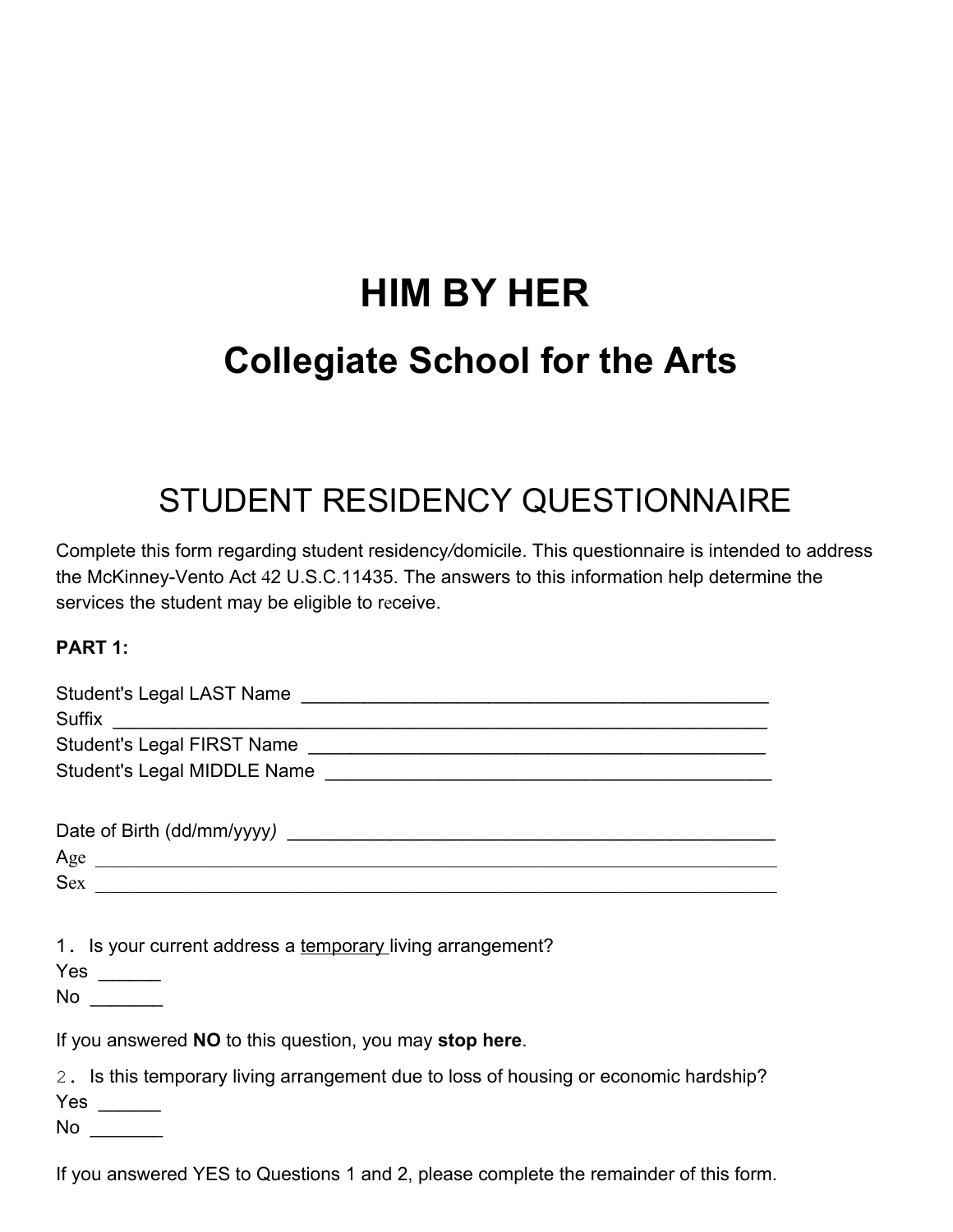If you answered **NO** to this question, you may **stop here**.

**PART 2:** Where is the student presently living?

| Motel | <b>Shelter</b>                                                                             |
|-------|--------------------------------------------------------------------------------------------|
|       | With more than one family in a house or apartment                                          |
|       | A place not designed for ordinary sleeping accommodations such as a car, park, or campsite |
|       | Name of Parent(s)/Legal Guardian(s)                                                        |

**School Personnel: If Parts 1 and 2 are completed, please send a copy to Homeless Liaison. I certify the above named student qualifies for the Child Nutrition Program under the provisions of the McKinney-Vento Act.**

Date McKinney-Vento Liaison Signature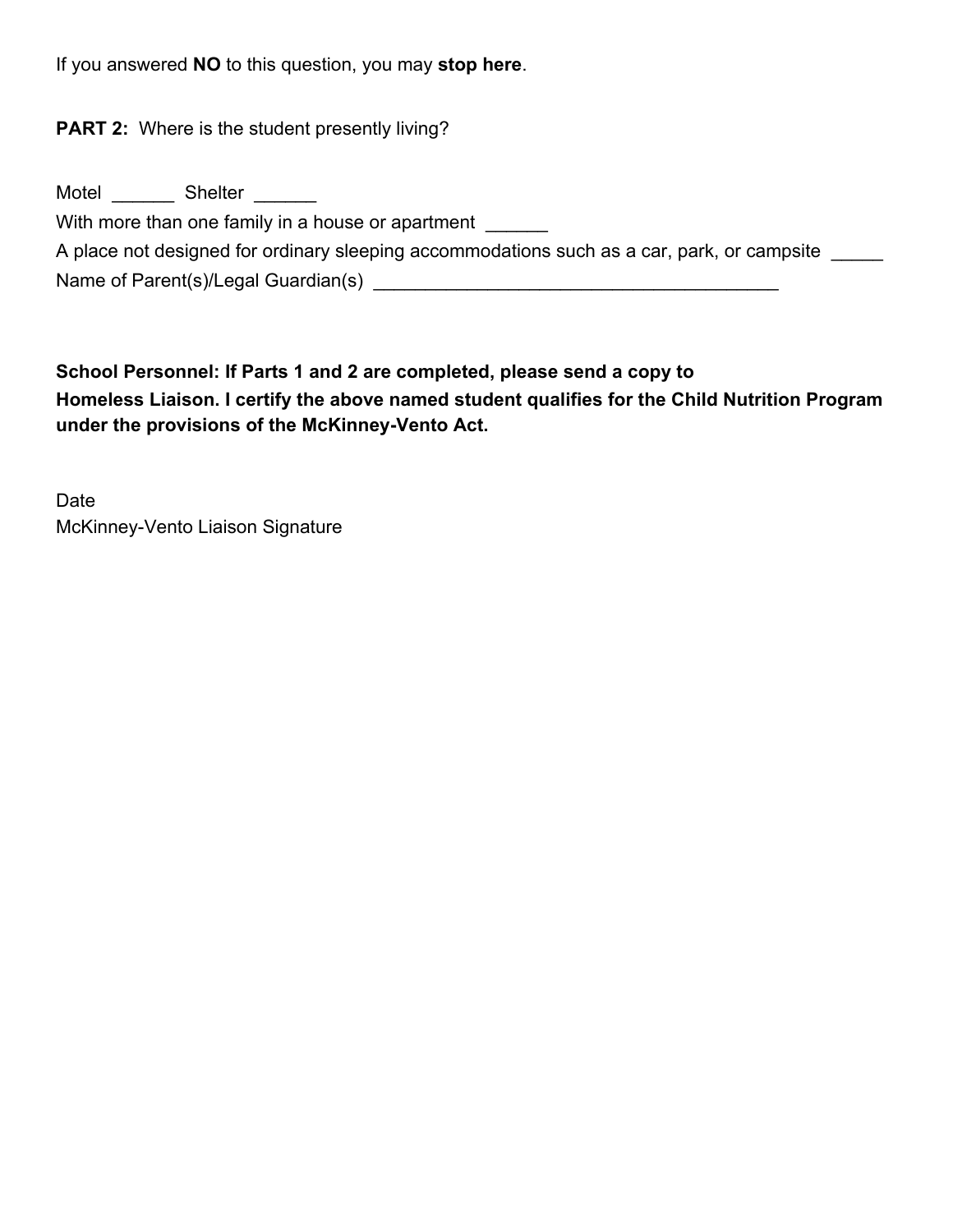# **HIM BY HER Collegiate School for the Arts**

Photo Release Permission Slip

As a parent or guardian of this student, I hereby consent to the use of photographs/videotape taken during the course of the school year for publicity, promotional and/or educational purposes (including publications, presentation or broadcast via newspaper, internet or other media sources).

I do this with full knowledge and consent and waive all claims for compensation for use, or for damages.

\_\_\_\_ Yes, I give consent for HBHCSA to photograph my child for school purposes and/or at school events.

\_\_\_\_ No, I do not authorize HBHCSA to photograph my child for any event.

Student Name: \_\_\_\_\_\_\_\_\_\_\_\_\_\_\_\_\_\_\_\_\_\_\_\_\_\_\_\_\_\_\_\_\_\_\_\_\_\_\_\_\_\_\_\_\_\_\_\_\_\_\_\_\_\_

Parent Signature: \_\_\_\_\_\_\_\_\_\_\_\_\_\_\_\_\_\_\_\_\_\_\_\_\_\_\_\_\_\_\_\_\_ Date: \_\_\_\_\_\_\_\_\_\_\_\_\_\_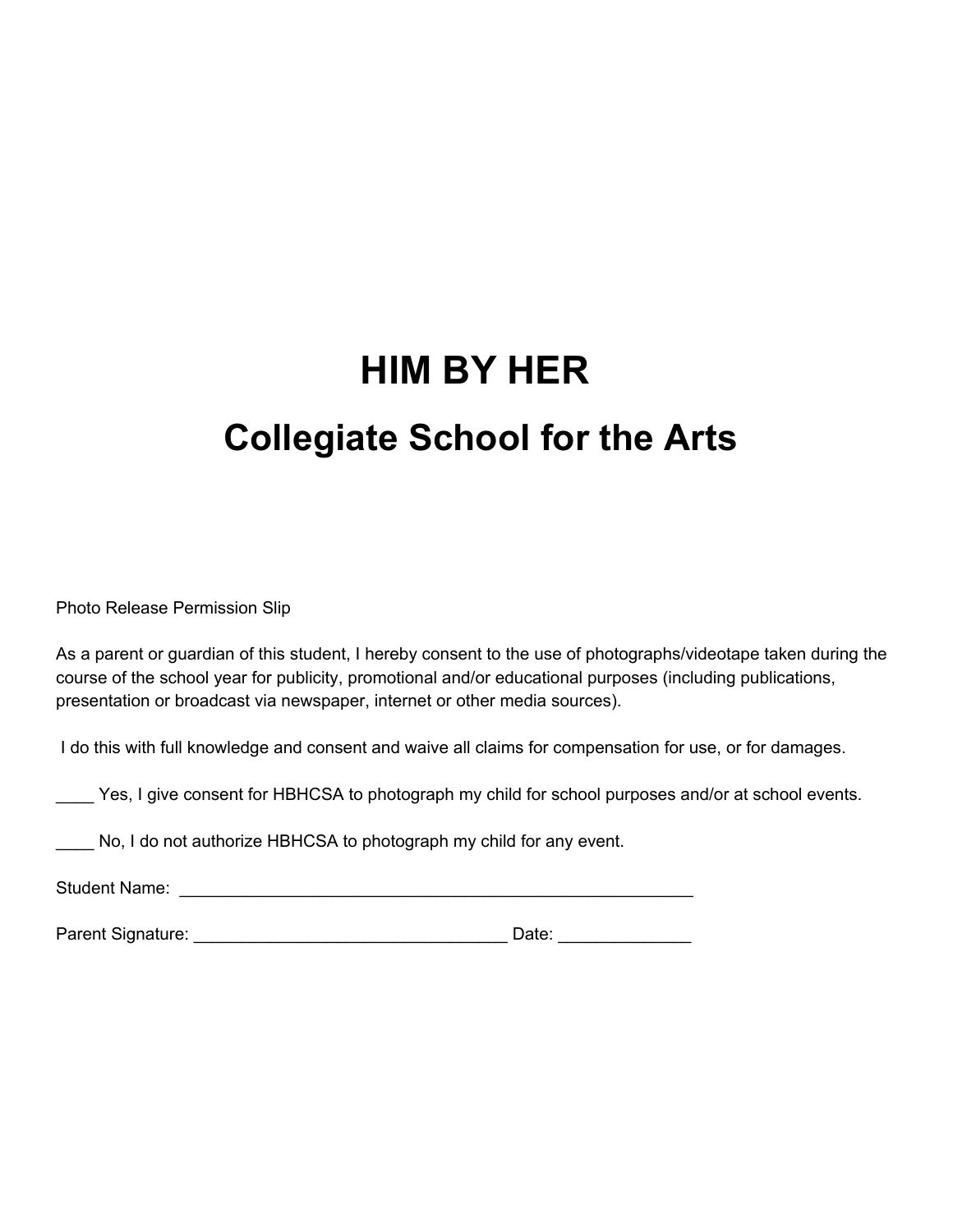## **Collegiate School for the Arts**

#### **Student/Parent/School Compact**

Our goal is to create a partnership between students, parents, teachers, and administrators to enhance student achievement. This compact serves as a written commitment indicating how all members of our school community agree to share responsibility for student learning.

#### **As a student, I will:**

- show respect for myself, my school and my teachers
- follow school and classroom rules
- read (or be read to) for at least 20 minutes daily
- come to school prepared with my homework and supplies
- work cooperatively with my classmates and teachers

#### **As a parent/guardian, I will:**

- communicate and work with the school to encourage my child's learning and positive behavior
- attend parent/teacher conferences to discuss my child's academic progress, behavior, and ways I can help my child achieve his/her greatest potential
- ensure that my child reads (or is read to) for at least 20 minutes daily
- ensure my child attends school daily, arrives on time, and is picked up on time
- supervise and support completion of homework
- support the school's mission and philosophy
- talk with my child about his/her school activities daily

#### **As a teacher, I will:**

- provide quality and challenging curriculum and materials based on the Indiana State Standards
- provide a safe school environment that promotes learning and encourages a partnership with the school